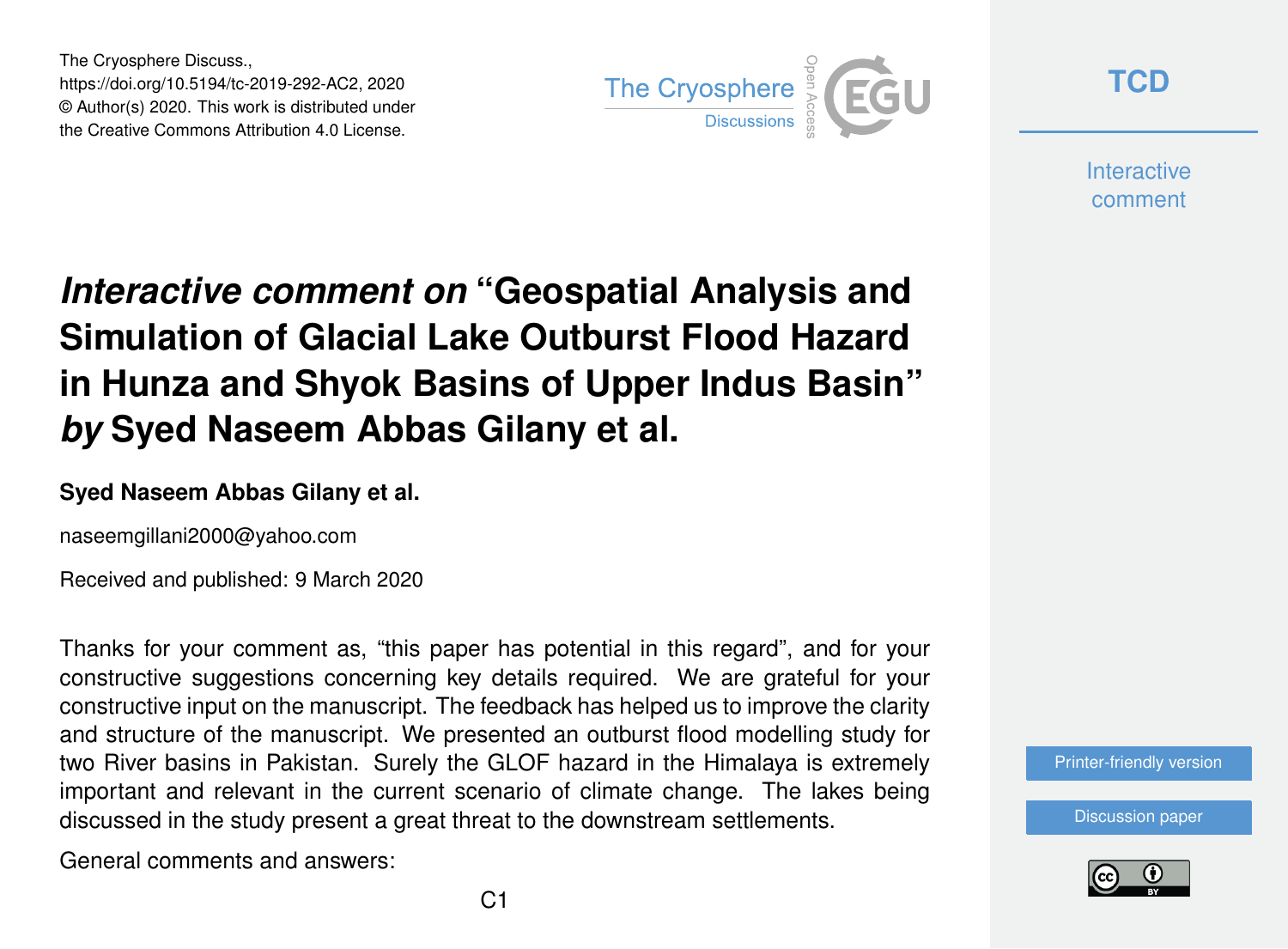1. The abstract is too long and general. It lacks in representing the importance of the given study.

The abstract has been shortened and the importance of the given study has been represented in the revised version of the manuscript.

2. The methods are not clearly outlined in the manuscript. It is poorly organized and contents of different sections overlap.

The revised version of the manuscript has been better organized and methods are clearly outlined.

3. The results produced in the study are not sufficient to support the interpretations and conclusions. The discussion section lacks a comparative analysis, the results do not show any quantitative comparison with other studies in the region.

The discussion section has been augmented with comparative analysis and the results produced support the conclusions.

4. The English needs improvement in the entire manuscript.

The requisite English language and grammar editing of manuscript has been done in the final revised version.

Section-wise Comments and answers

Introduction:

The introduction lacks the latest literature on GLOF modeling studies in the Himalaya. (see the references below). I would suggest summarizing the structure of the paper in a few lines towards the end of the section.

The requisite restructuring and editing of introduction including addition of more literature has been incorporated in the final revised version of the manuscript.

Materials and methods:

**Interactive** comment

[Printer-friendly version](https://www.the-cryosphere-discuss.net/tc-2019-292/tc-2019-292-AC2-print.pdf)

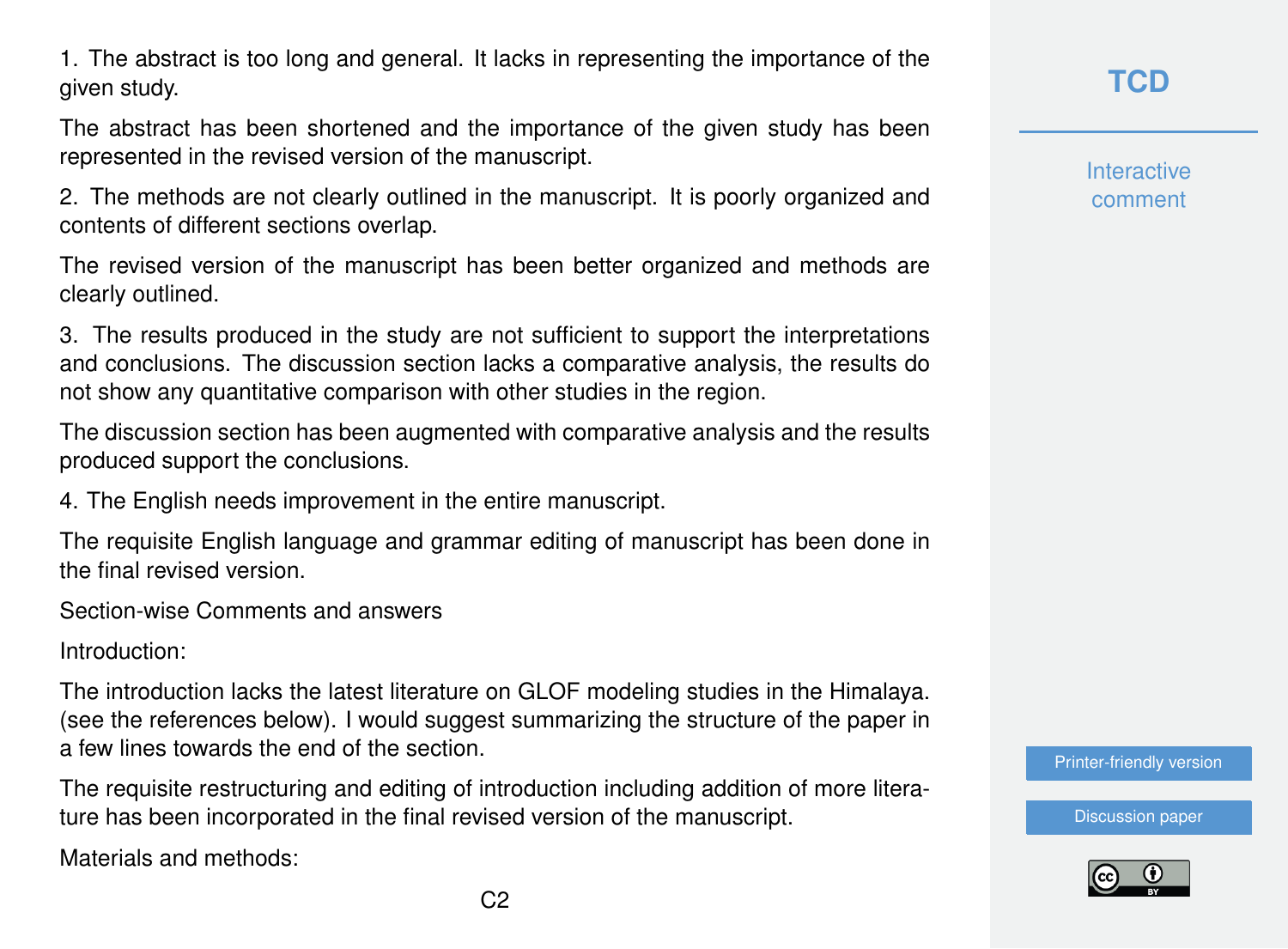1. The sections (2.1, 2.2, and 2.3) can be combined together into a common section as "Study regions and climate".

It has been re-organized.

2. Sections (2.4 and 2.5) can be combined as "Data and Methods"

For clarity sack these sections have been kept separate.

3. The details of the remote sensing data sets used in the study are missing. I do not understand why ASTER DEM is interpolated to 15m as it has an actual resolution of 30m.

The ASTER GDEM has been interpolated to 15m resolution to match the domain area mesh of 15m x 15m. The details of the remote sensing data sets utilized in the study are given in section 2.4.

4. Area-based scaling has been used to calculate the volume of the lakes. However, it is not clear which empirical relation has been adopted for the calculations. ( Refer to Huggel et al., 2004; Cook and Quincey,2015; Fujita et al., 2013). As this is the most crucial factor in GLOF hazard evaluation, it should be discussed.

The volume calculations of the lakes are based on area and depth (Refer table 2 of the study). Volume=Area\*Depth

5. The flow chart and the methodology doesn't explain about the breach hydro-graph. How is it obtained? What are the breach parameters? Mechanism of failure?. The methodology sections need to be revised and rewritten giving more emphasis on the GLOF parameters and flood hydro-graphs. There is a lot of overlap between the methods and results in the presented manuscript.

The methodology section has been revised with more emphasis on the parameters of flood hydro-graphs. The overlap has been removed.

Results and Discussion:

**Interactive** comment

[Printer-friendly version](https://www.the-cryosphere-discuss.net/tc-2019-292/tc-2019-292-AC2-print.pdf)

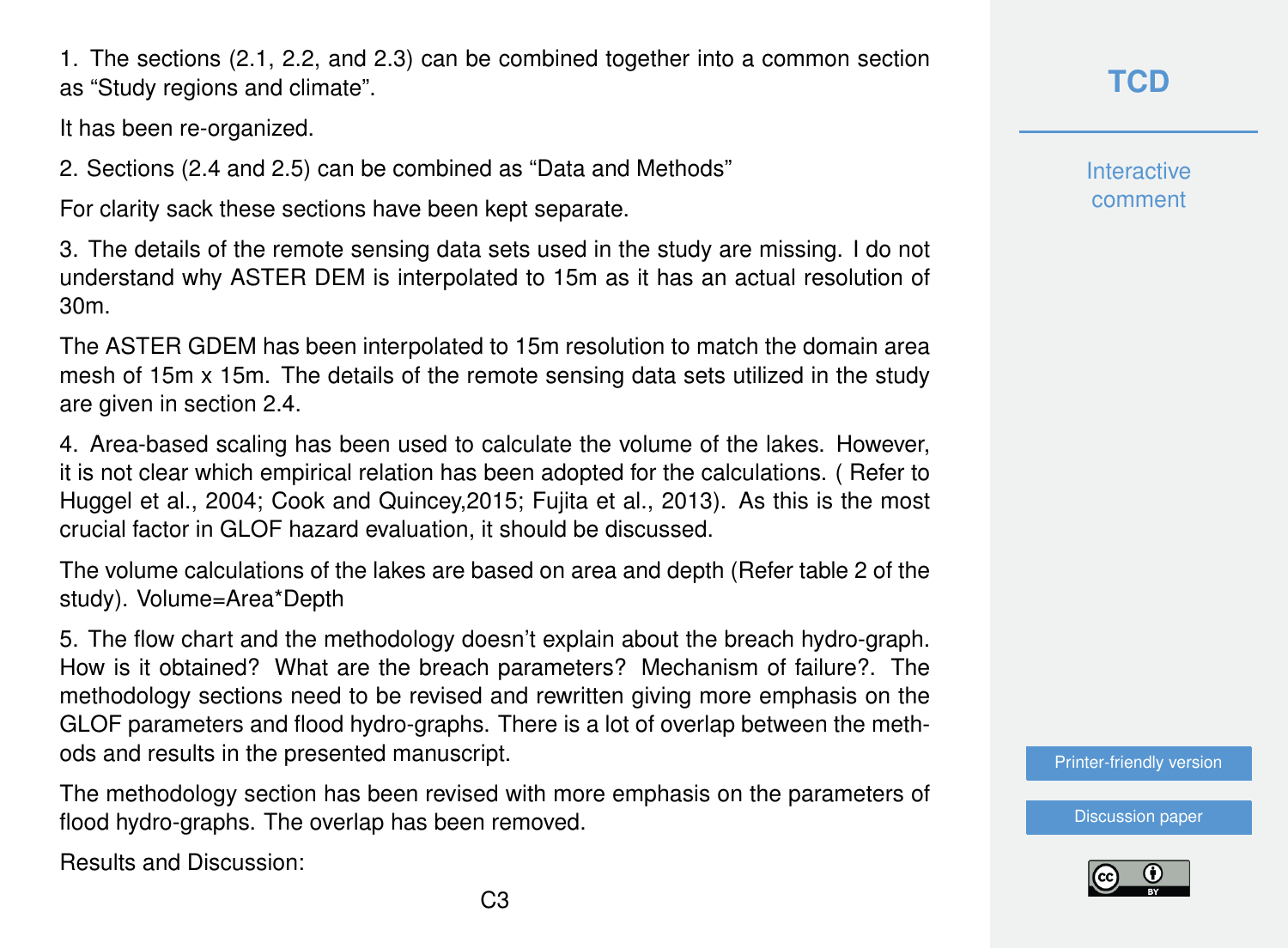This section is too short and vaguely written. It does not provide all the required details of the results obtained. This section should be thoroughly rewritten.

1. In section 3.1 – It is more of a methodology than results. The number of lakes and hazard evaluation criteria for selecting the specific lakes for this study remains unclear.

The identification of glacial lakes and hazard potential criteria for selecting the specific lakes for this study has been incorporated.

2. In Section 3.2 the text mostly explains about the classification of the lakes and does not fit well in the section as the section reads as "GLOF analysis of Hunza basin"

The section has been revised.

3. The hazard criteria adopted in the study does not explain the thresholds used for dam geometry, free board, and potential lake impacts.

The glacial lakes hazard criteria is based on outburst potential including dam geometry/ free board and risk to the downstream settlements.

Section 3.3

a. The results and methods are not well separated here. The input parameters of the hydrodynamic model fits well in the method section than the results.

The input parameters of the hydrodynamic model including the values assigned is placed in the results section.

b. Section 3.3.1 is not clear how flood volumes were considered for the different GLOF scenarios.

The volume calculations of the lakes are based on area and depth (Refer table 2 of the study). Volume=Area\*Depth

c. The potential flood hydro-graphs produced in scenario modeling is not shown. The initial breach hydro-graph is most crucial in any GLOF analysis as it determines the **Interactive** comment

[Printer-friendly version](https://www.the-cryosphere-discuss.net/tc-2019-292/tc-2019-292-AC2-print.pdf)

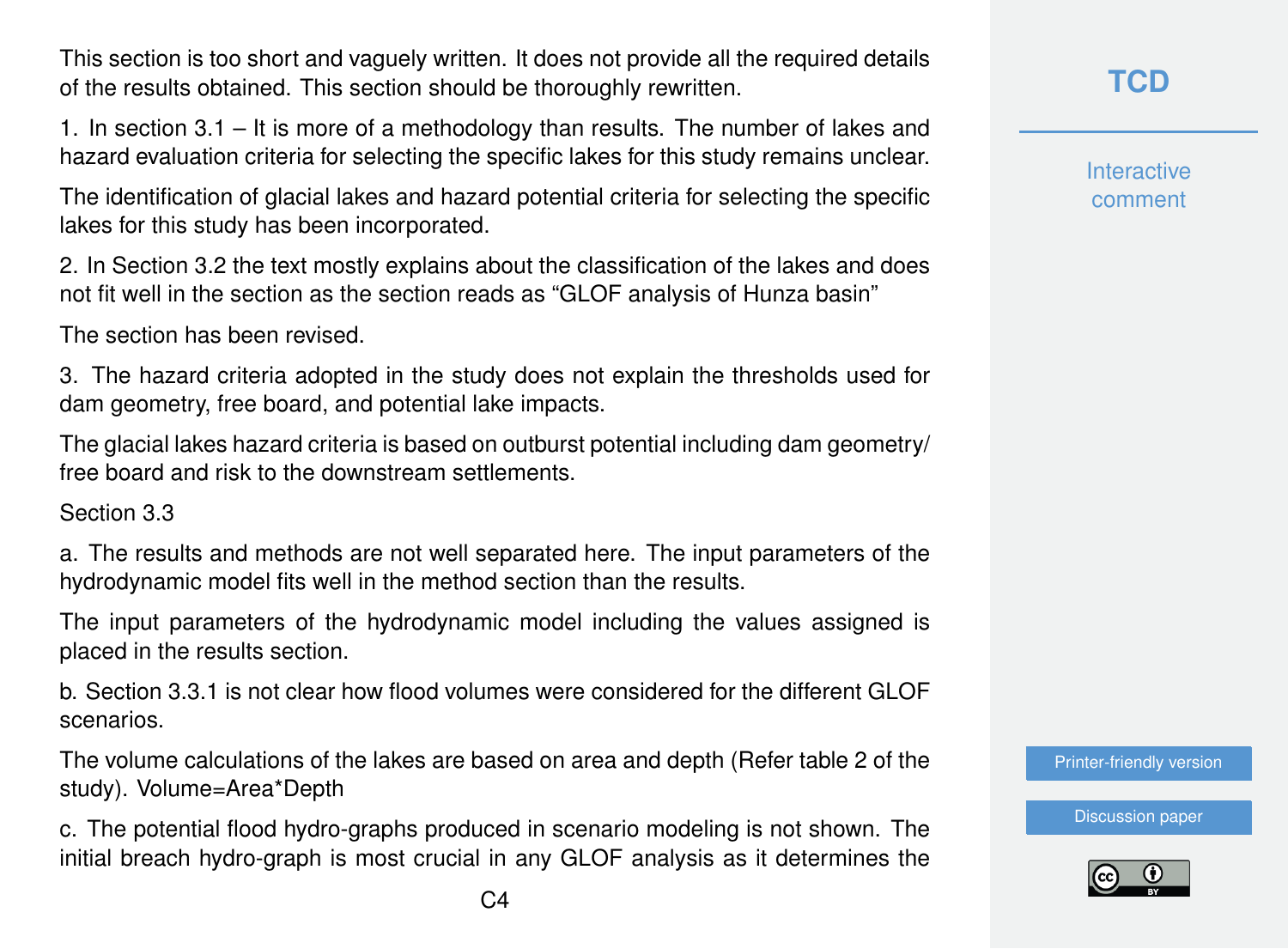flood hydraulics downstream as the GLOF propagates along the flow channel. This section needs to be rewritten showing results of the breach parameters and flood hydro-graphs.

The section has been revised.

4. In section 3.3.2 and 3.3.3, the routing parameters are not clear, there has been no mention of the surface roughness along the flow channel.

The routing parameters of the hydrodynamic model including the values assigned are given in table 1 of the study.

5. The boundary condition (upstream and downstream) for routing the potential GLOF event remains unclear.

Refer table 1 of the study.

6. Are the flow depths/ velocities representing the mean value along the cross section or just at a specific point?

The flow depths/ velocities represent the mean value along the cross section at the settlements.

7. There has been no mention of the flood wave arrival timings at specific sites along the flow channel.

Refer table 1 of the study.

Figures:

All figures lack in proper resolution. I recommend exporting the figures with a minimum resolution of 300 dpi for more clarity. Figures 2 and 3 can be combined. The drainage of the basin and the location of the potentially inundated settlements are not shown in the figures. Figure 5 can be removed. Figure 6-The in Agure lacks location information. The legends remain unclear. The figure can be better represented using other GIS **Interactive** comment

[Printer-friendly version](https://www.the-cryosphere-discuss.net/tc-2019-292/tc-2019-292-AC2-print.pdf)

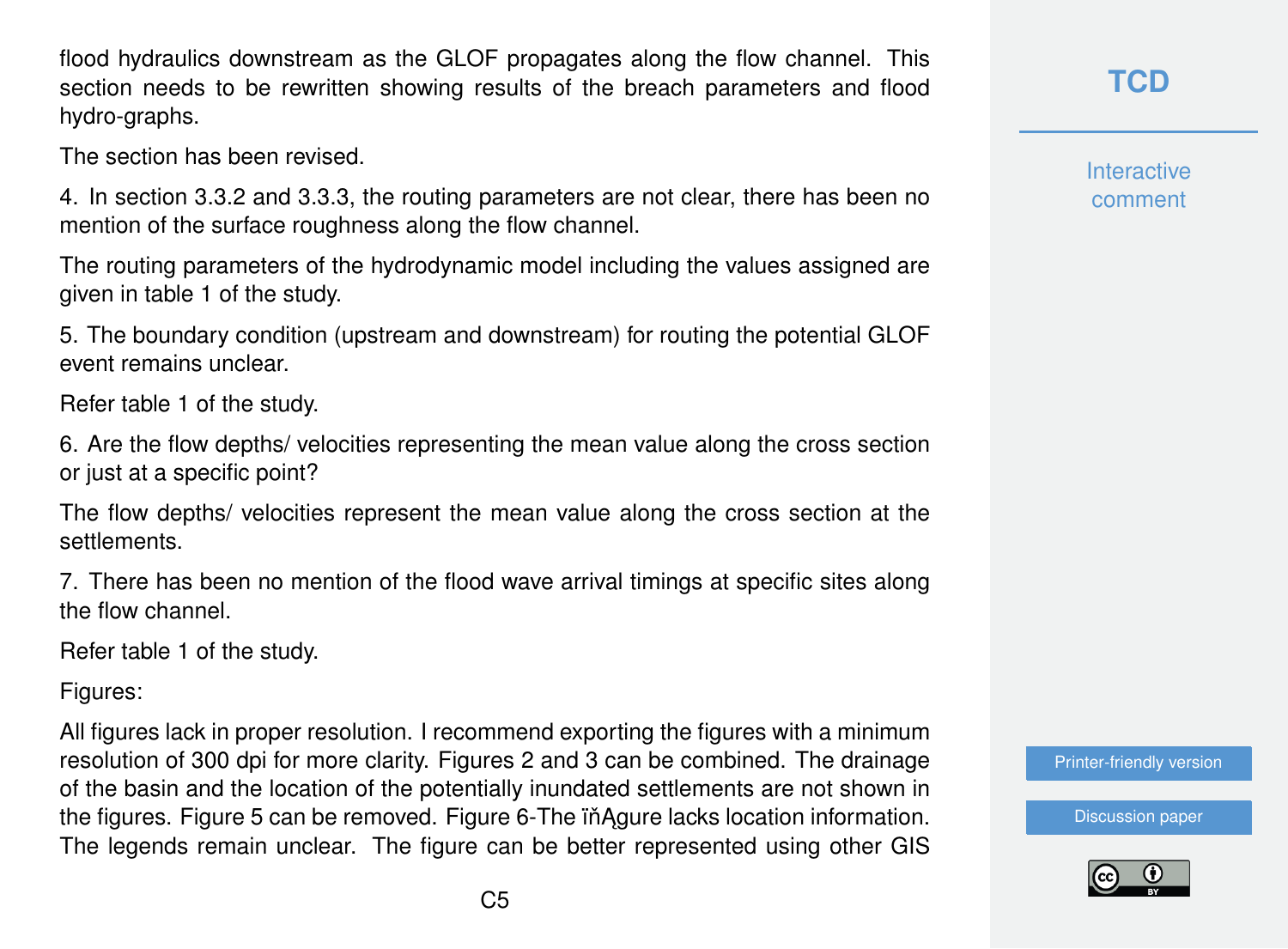platforms instead of RAS MAPPER. Figure 5-The figure lacks location information and legends. Figure 9-see comments for figure 6.

Figures 2 and 3 have been combined. The drainage of the basin and the location of the potentially dangerous glacial lakes have been shown in the figure. Overall the figures have been improved as suggested.

References:

Cook, S.J.; Quincey, D.J. Estimating the volume of Alpine glacial lakes. Earth Surf. Dyn. Discuss. 2015, 3, 559–575.

Worni et al., 2013. Glacial lakes in the Indian HimalayasâËŸ AËGTFrom an area-wide ˘ glacial lake inventory to on-site and modeling based risk assessment of critical glacial lakes. Sci. Total Environ. 2013, 468.

Huggel, C.; Haeberli, W.; Kääb, A.; Bieri, D.; Richardson, S. An assessment procedure for glacial hazards in the Swiss Alps. Can. Geotech. J. 2004, 41, 1068–1083.

Sattar, A., Goswami, A., Kulkarni, A., & Emmer, A. (2020). Lake Evolution, Hydrodynamic Outburst Flood Modeling and Sensitivity Analysis in the Central Himalaya: A Case Study. Water, 12(1), 237.

Fujita, K., Sakai, A., Takenaka, S., Nuimura, T., Surazakov, A. B., Sawagaki, T., & Yamanokuchi, T. (2013). Potential iňĆood volume of Himalayan glacial lakes. Natural Hazards & Earth System Sciences, 13(7).

Sattar, A.; Goswami, A.; Kulkarni, A.V. Application of 1D and 2D hydrodynamic modeling to study glacial lake outburst iñĆood (GLOF) and its impact on a hydropower station in Central Himalaya. Nat. Hazards 2019, 97, 535–553.

Froehlich, D.C. PeakouTiň Ćowfrombreachedembankmentdam. J. WaterResour. Plan. Manag. 1995, 121, 90–97.

Sattar, A.; Goswami, A.; Kulkarni, A.V. Hydrodynamic moraine-breach modeling and

**Interactive** comment

[Printer-friendly version](https://www.the-cryosphere-discuss.net/tc-2019-292/tc-2019-292-AC2-print.pdf)